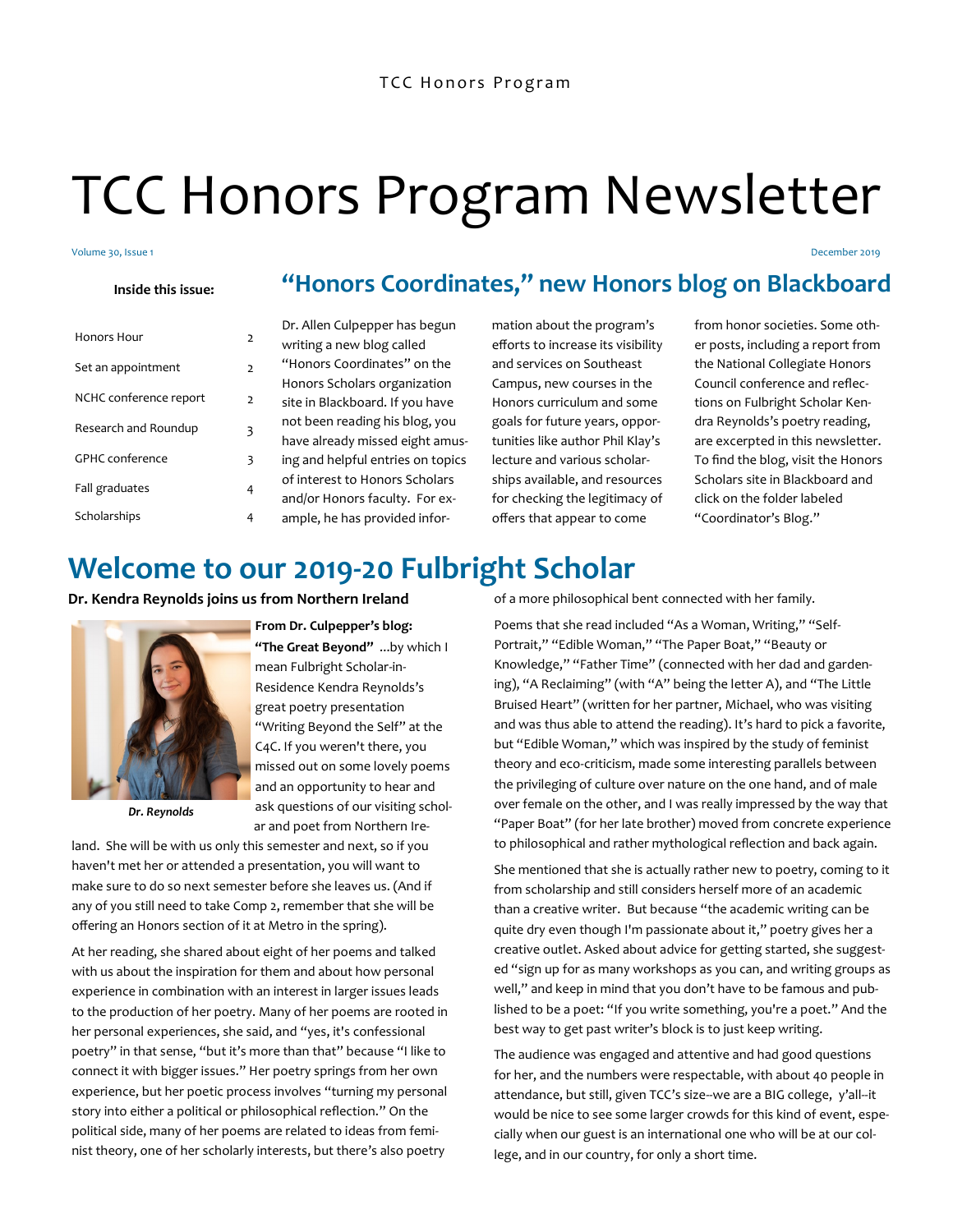### **Honors Hour**

**From Dr. Culpepper's blog:** I want to say thanks to the group of Honors Scholars led by Maria Tadros who have been meeting on Thursdays at SEC for Honors Hour this semester. Other regulars include Justin West, Joe Mullen, and Payton McCalip, and some others have attended from time to time. It's important to have student initiative and feedback for the program, and I'm hopeful that attendance will grow so that we will have a more representative group of Honors Scholars to advise us. We have not sought student-organization status for the group, but that's something we can pursue in the future (that would make the

group eligible for some funding and other resources); we need to get regular attendance up to 10 or 12, though, before that becomes a practical possibility.

Also, on the subject of numbers, I really want to see us increase both the number of Honors Scholars in our program and the number of students taking Honors classes. Conventional wisdom is that around 5% of the student population is a good number for Honors. You might not realize it, but TCC is a really big college, and we have a long way to go to reach 5%. Along the way that, I really would like to see us

double the number of Honors Scholars as a short-term goal and get up to around 500 as a longer-term goal. There are things Lynn and I can do to help recruit students, and of course will have to have the support of the TCC administration, but one of the best things that can happen is to make the program better known among TCC students and among people in the community, outside of TCC. That's something Honors Scholars, students in Honors classes, and Honors faculty can all help with. Please help us spread the word about the quality and benefits of our program.

### **The Honors Office and Starfish**

**Students can set appointments and faculty can recommend students through an app called Starfish.**

If you want to visit the Honors Office and you are not normally on Metro Campus, we always urge students to contact us first to set an appointment; because our staff is small, there are times when other obligations taking one or both of us from the office can cause the Honors Office to be closed temporarily.

Now there's an easy way for you to see our calendars and book an appointment with one of us directly, through the Starfish link in your welcome page on MyTCC. If you are an Honors Scholar, you should find Allen Culpepper and Lynn Richmond as part of your "team," along with your advisor and the faculty teaching your current classes. You can simply add yourself to the calendar of either one of us by finding a time that's available for us and

convenient for you. Dr. Culpepper can meet students at either Southeast (TR) or Metro (MW); Lynn can meet at Metro Monday through Friday.

Faculty can also use Starfish to recommend students to the program. To encourage students to consider the Honors Program, a faculty member need only go to Starfish, create a referral, and complete the Honors referral form.

## **Report from the 2019 NCHC conference**

**Adapted from Dr. Culpepper's blog:** At the annual meeting of the National Collegiate Honors Council, I attended sessions on starting out as a new Honors coordinator, dealing with Honors issues specific to two-year colleges, getting more student participation in Honors events, making the Honors program more visible, etc., and I heard the keynote address by Dr. Walter Kimbrough, president of Dillard University, who spoke about bringing controversial speakers to college campuses.

There was some fun too; we got our very own indoor parade, with jazz musicians and costumed dancers at a Second Line reception. Second Line parades are an offshoot of traditional New Orleans funeral parades. Also, I confess that beignets and cafe au lait were consumed.

Although I attended the NCHC event solo this year because I needed to attend the pre-conference session for new coordinators, I'm hoping that we can have more TCC participants for next year's conference.

While I was there, I participated in a planning meeting for a new online publication for our regional Great Plains Honors Council. Everything is still tentative, but the plan is for the journal to publish scholarly and creative work by students in every academic discipline, including performing arts and professional studies, as well as STEM and humanities-related fields. The

journal is to be called (The) Windmill and will initially be based at Emporia State in Kansas, but will be open to submissions from all of the council's member states, including Oklahoma. Students will be part of the staff and the advisory board. Applications will be taken, and I plan to apply for an advisory-board position so that Oklahoma will be represented. There will also be an editorial board comprising approximately 10 faculty members from Great Plains member institutions--two board members from each of five broad disciplinary areas. The plan is to have an April 2020 submission deadline for a first issue to be published in October 2020. This plan was approved by GPHC representatives meeting at the NCHC conference.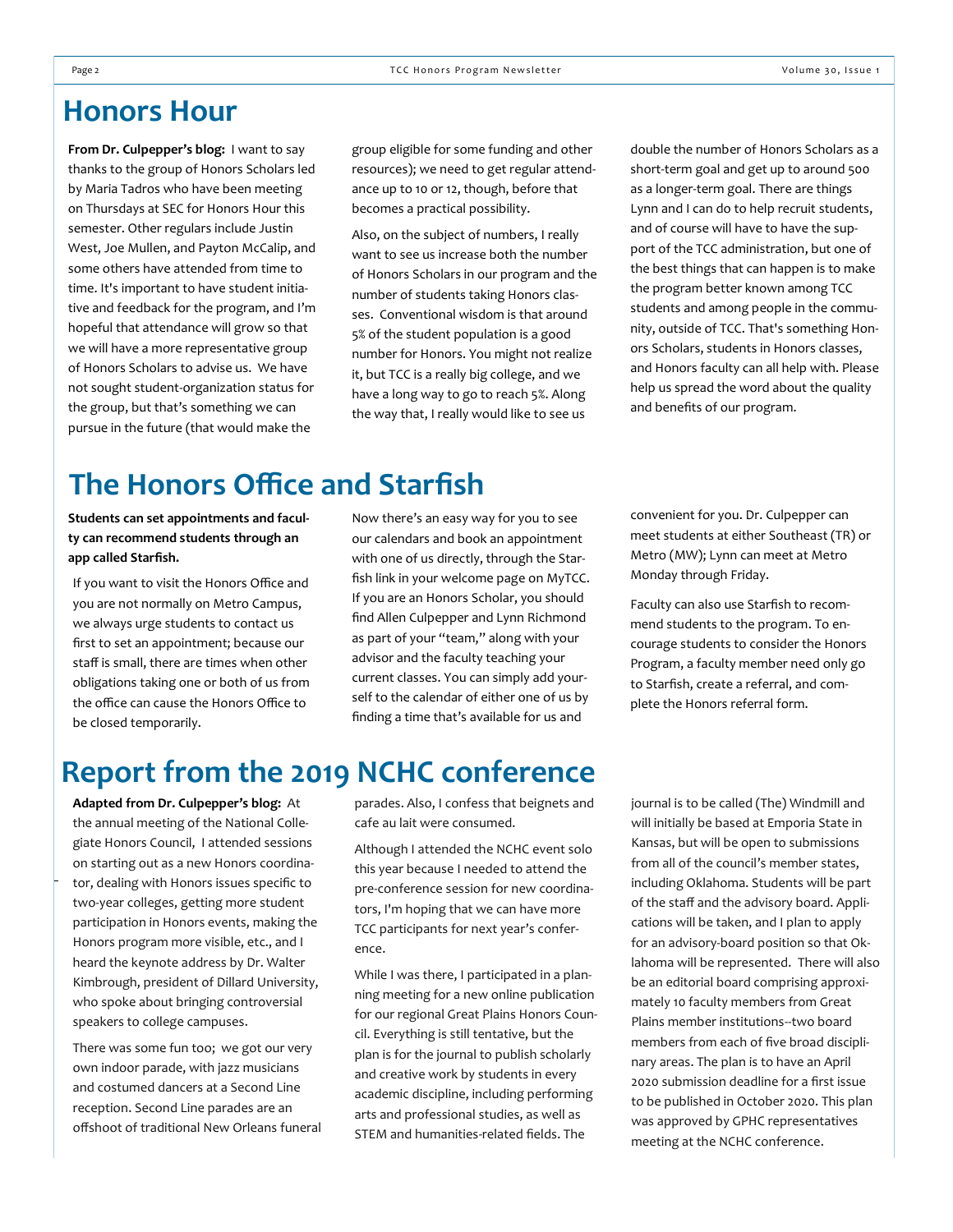### **2019 Research Retreat and Honors Roundup**

*Scholars at the 2019 Honors Roundup*



**The annual Research Retreat**, sponsored by the Honors Program with financial assistance from the TCC Foundation, took place on Friday, Oct. 18, in the Chat Room on Southeast Campus.

As always, the day was open to all interested students and filled with sessions designed to introduce them to types of research undertaken by a variety of disciplines—from the earliest planning stages through the presentation of final results. This year, though, the format and location differed from our past practice: the Retreat was shortened to four hours, breakfast was served instead of lunch, and Southeast Campus served as our home.

As always, TCC librarians Adam Brennan and Amy Lagers offered their engaging session on crafting research questions and conducting a literature review, and this time it was complicated by a campus-wide

power outage that made their extensive PowerPoint unavailable to the big screen. This posed no issue for these born prob-

lem-solvers, who quickly used their phones to throw the PowerPoint onto the library's website, where students could access it on their own phones and follow along.

A panel of current and recent TCC students described their student research experiences. Dr. Diana Spencer moderated the panel, whose members were Alex Benton, Tyler Hughes, Logan Jones, Carissa Lovell, Andrew Maher, and Justice Robinson.

Andrew Maher was joined by Isabella Hadley and Cassandra Ortiz for a brief presentation about TCC's Student Club of Research and Scholarly Activities.

Two speakers described local research opportunities, especially programs seeking student interns. These were Dr. Randall Davis from the OSU-Center for Health Sciences and Dr. Diana Spencer, who is not only a TCC Honors faculty member but also

George Kaiser Family Foundation Endowed Chair of Research.

The Honors Program's other big fall event, the **Honors Roundup**, took place on Sept. 11. The Roundup is the program's annual orientation for new Scholars, refresher for continuing Scholars, and pizza dinner for everyone to get acquainted. Like other Roundups before it, this one contained announcements of opportunities, reminders of deadlines, tips for success, and guest speakers. Unlike earlier Roundups, this was the first to be hosted by Dr. Allen Culpepper, TCC's new Honors Program coordinator.

Each Roundup features at least one guest speaker. This year, Cindy Shanks, dean of TCC's Engaged Learning division, offered an inspiring talk about the importance of intellectual communities in spurring individuals to greater achievements. In addition to encouraging everyone to seize all the opportunities offered to the Honors Program's community of scholars, she particularly highlighted TCC's new Common Book program as the focus to create a real college-wide learning community.

### **Upcoming GPHC conference: Wichita, Kansas, March 20-22**

The Great Plains Honors Council's 2020 regional conference will be co-hosted by two nearby institutions: Wichita State University and Hutchinson Community College, both located in south-central Kansas. The conference will take place March 20- 22, 2020. The conference theme is "Honors Ignites Action," and the conference hosts are planning some fascinating excursions in and around Wichita.

Thanks to a grant from the TCC Foundation, the Honors Program will pay travel expenses for Honors students who submit proposals to present at the conference. The GPHC conference provides participants with a valuable opportunity to make academic contacts and explore new ideas with Honors students and faculty from a

six-state region. To learn more about the conference program and its schedule, as well as how to write a good proposal, visit the **website** greatplainshonors.com.

Students' presentations based on their own research, analysis, and other projects are always important elements of the conference. Topics of student presentations at GPHC conferences come from every academic discipline.

The Honors Program awards the privilege of paid conference expenses to Honors students only, with first consideration going to Honors Scholars who have made proposals to be presenters.

Students may submit proposals for poster or oral presentations, or even full academic papers for consideration for the Boe Award. Each member institution may nominate up to two Honors Scholars' papers for Boe Award consideration. Boe winners present their papers in oral presentations that are a conference highlight. Each institution may also nominate two posters to compete for the John Britt Poster Awards.

To express interest, send a brief email before Jan. 1 to [honors@tulsacc.edu](mailto:honors@tulsacc.edu) telling us your topic and whether you'll propose an oral presentation, a poster presentation, or a paper submission for the Boe Award. You should also attach your first draft of an abstract (proposal). Tips for abstract writing are on the GPHC website. The deadline for the Honors Office to submit your proposal is in January.